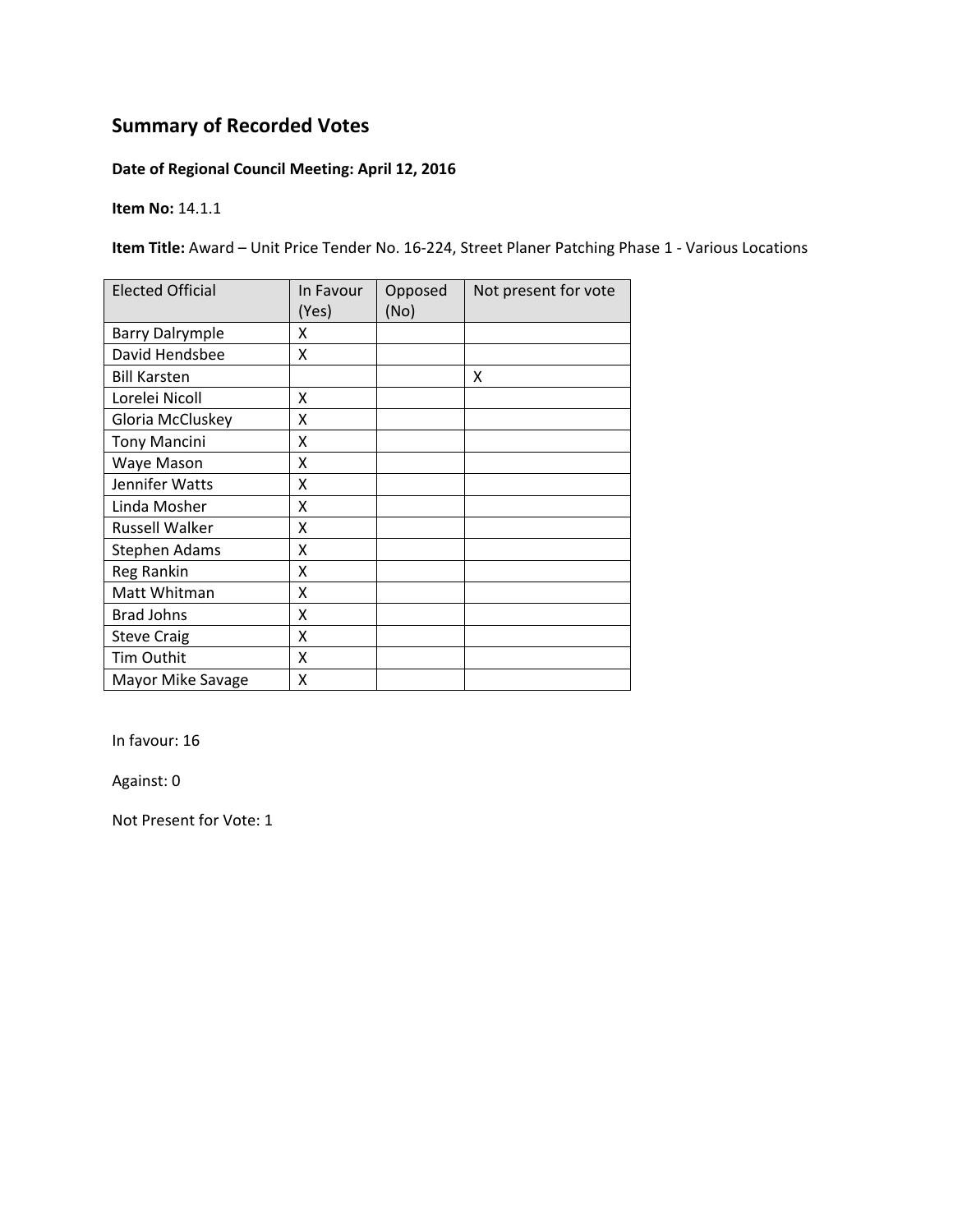#### **Item No:** 14.1.2

**Item Title:** Alternative Voting Dates & Returning Officer Appointment – 2016 Municipal and School Board Elections

| <b>Elected Official</b> | In Favour<br>(Yes) | Opposed<br>(No) | Not present for vote |
|-------------------------|--------------------|-----------------|----------------------|
| <b>Barry Dalrymple</b>  | X                  |                 |                      |
| David Hendsbee          | x                  |                 |                      |
| <b>Bill Karsten</b>     |                    |                 | X                    |
| Lorelei Nicoll          | x                  |                 |                      |
| Gloria McCluskey        | X                  |                 |                      |
| <b>Tony Mancini</b>     | Χ                  |                 |                      |
| Waye Mason              | Χ                  |                 |                      |
| Jennifer Watts          | x                  |                 |                      |
| Linda Mosher            | X                  |                 |                      |
| <b>Russell Walker</b>   | X                  |                 |                      |
| Stephen Adams           | X                  |                 |                      |
| Reg Rankin              | X                  |                 |                      |
| Matt Whitman            | X                  |                 |                      |
| <b>Brad Johns</b>       | X                  |                 |                      |
| <b>Steve Craig</b>      | X                  |                 |                      |
| Tim Outhit              | x                  |                 |                      |
| Mayor Mike Savage       | X                  |                 |                      |

In favour: 16

Against: 0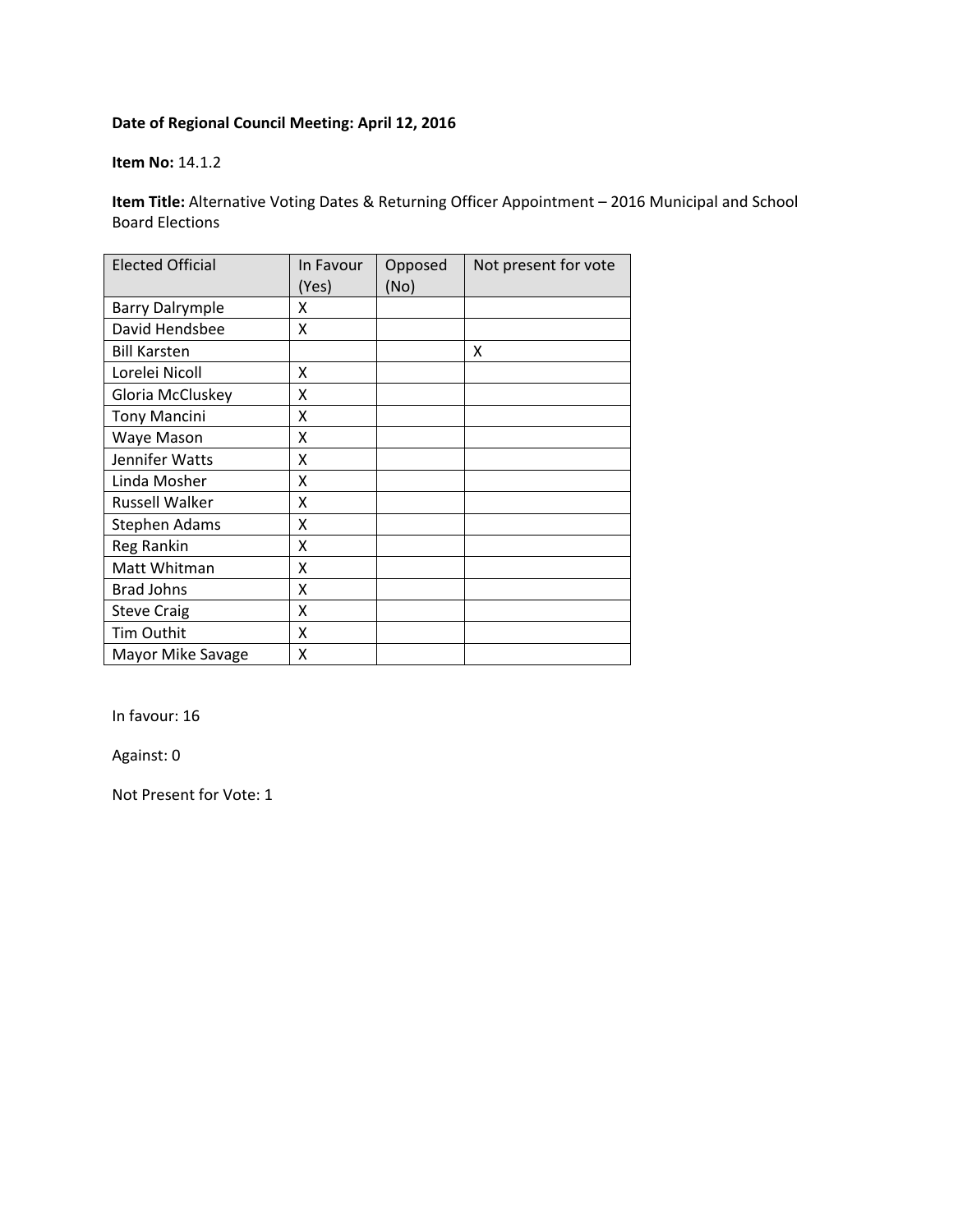#### **Item No:** 14.1.3

**Item Title:** Councillor Appointment – Liaison to the HRM Acadian/Francophone Community

| <b>Elected Official</b> | In Favour<br>(Yes) | Opposed<br>(No) | Not present for vote |
|-------------------------|--------------------|-----------------|----------------------|
| <b>Barry Dalrymple</b>  | x                  |                 |                      |
| David Hendsbee          | X                  |                 |                      |
| <b>Bill Karsten</b>     |                    |                 | X                    |
| Lorelei Nicoll          | X                  |                 |                      |
| Gloria McCluskey        | X                  |                 |                      |
| <b>Tony Mancini</b>     | X                  |                 |                      |
| Waye Mason              | Χ                  |                 |                      |
| Jennifer Watts          | x                  |                 |                      |
| Linda Mosher            | χ                  |                 |                      |
| Russell Walker          | χ                  |                 |                      |
| Stephen Adams           | Χ                  |                 |                      |
| Reg Rankin              | X                  |                 |                      |
| Matt Whitman            | X                  |                 |                      |
| <b>Brad Johns</b>       | x                  |                 |                      |
| <b>Steve Craig</b>      | x                  |                 |                      |
| <b>Tim Outhit</b>       | x                  |                 |                      |
| Mayor Mike Savage       | x                  |                 |                      |

In favour: 16

Against: 0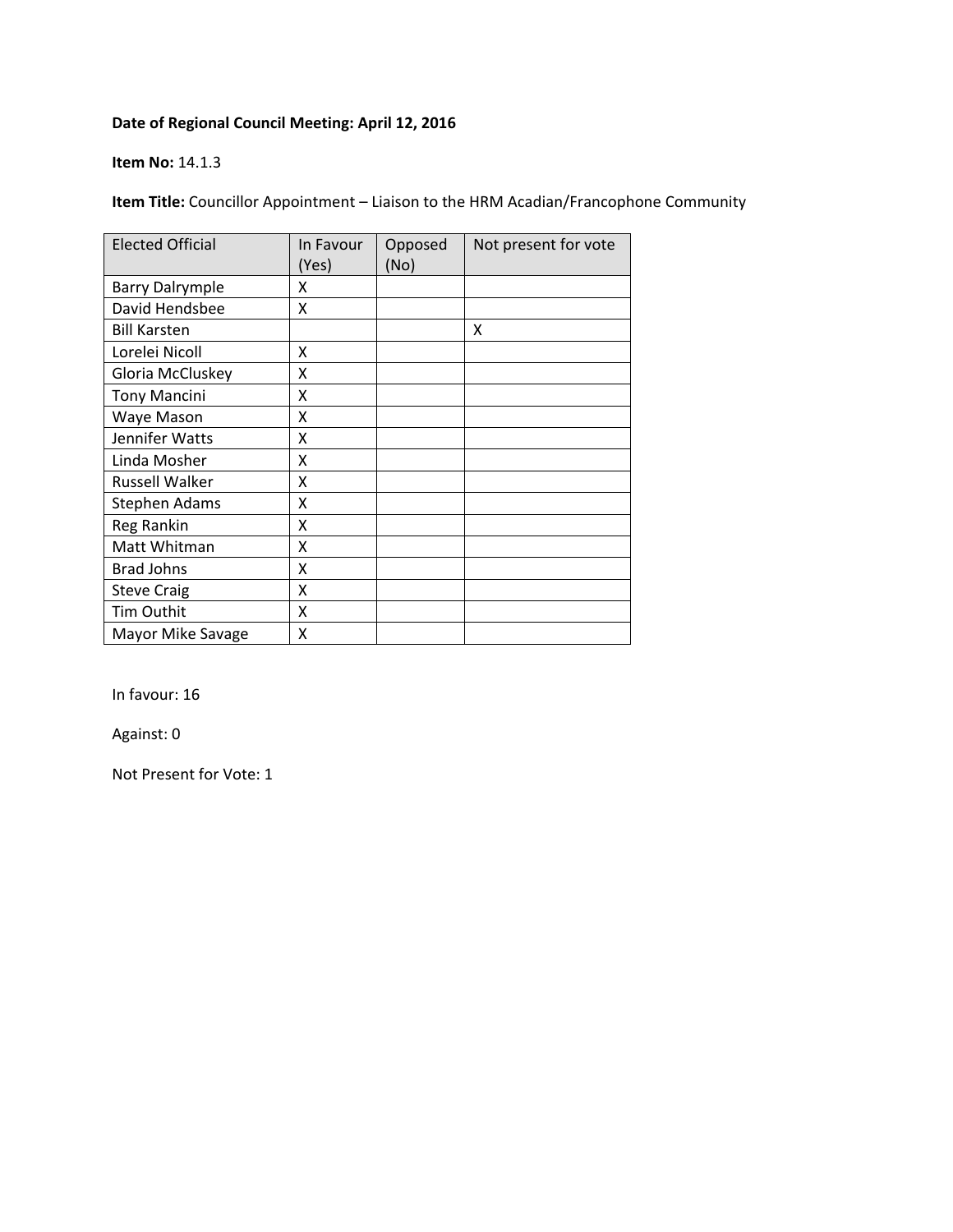#### **Item No:** 14.1.4

**Item Title: Second Reading, Proposed By‐Law T‐705,** Amendments to By‐Law T‐700 Respecting Tax Deferrals and **Administrative Order 10***,* Respecting Partial Tax Exemption for Residential Taxation

| <b>Elected Official</b> | In Favour<br>(Yes) | Opposed<br>(No) | Not present for vote |
|-------------------------|--------------------|-----------------|----------------------|
| <b>Barry Dalrymple</b>  |                    |                 | X                    |
| David Hendsbee          | X                  |                 |                      |
| <b>Bill Karsten</b>     |                    |                 | X                    |
| Lorelei Nicoll          | X                  |                 |                      |
| Gloria McCluskey        | x                  |                 |                      |
| <b>Tony Mancini</b>     | X                  |                 |                      |
| Waye Mason              | X                  |                 |                      |
| Jennifer Watts          | X                  |                 |                      |
| Linda Mosher            | x                  |                 |                      |
| <b>Russell Walker</b>   | x                  |                 |                      |
| Stephen Adams           | X                  |                 |                      |
| Reg Rankin              | X                  |                 |                      |
| Matt Whitman            | X                  |                 |                      |
| <b>Brad Johns</b>       |                    |                 | X                    |
| <b>Steve Craig</b>      | X                  |                 |                      |
| Tim Outhit              | x                  |                 |                      |
| Mayor Mike Savage       | Χ                  |                 |                      |

In favour: 14

Against: 0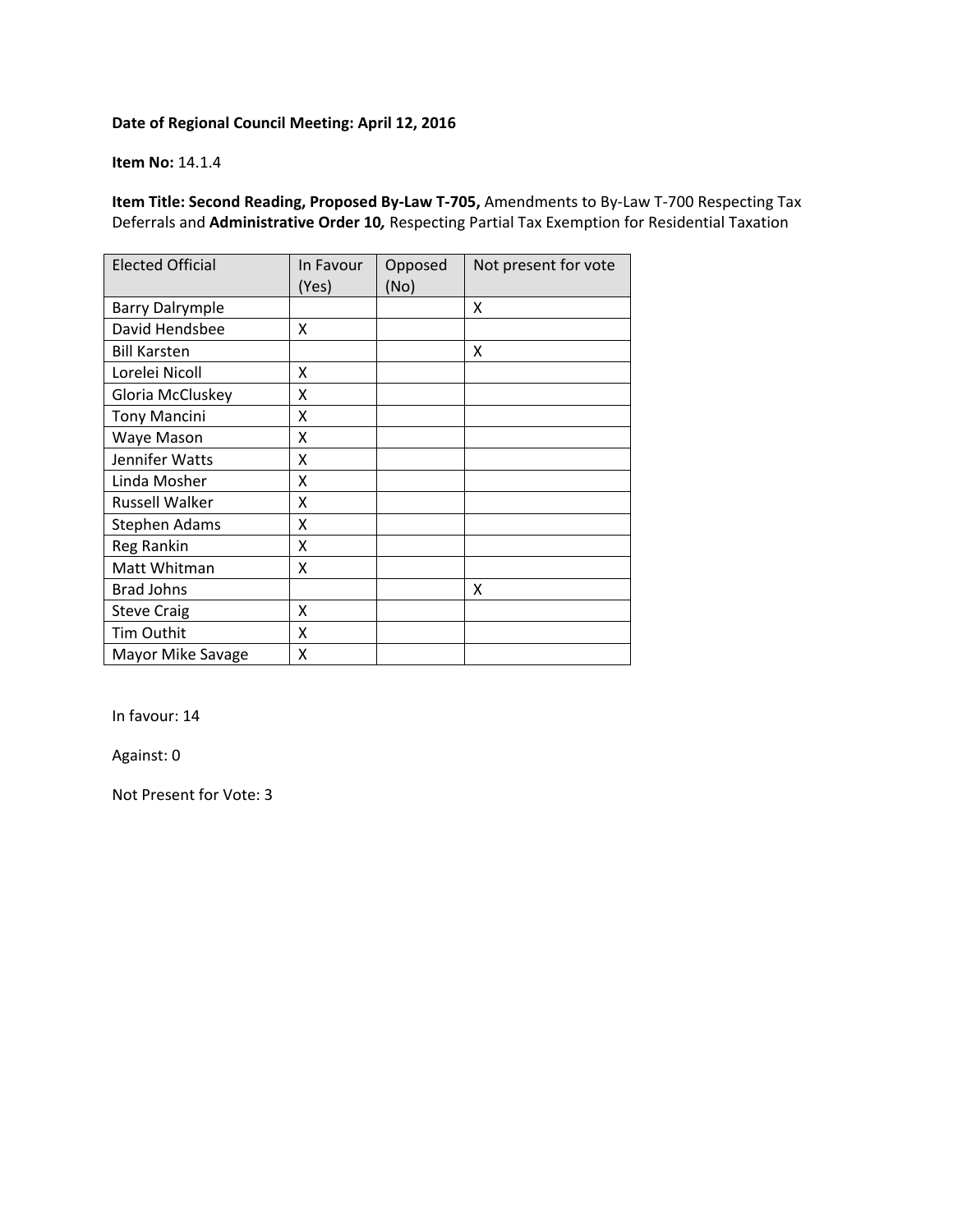#### **Item No:** 14.2.1

**Item Title:** Use of Accessible Transportation to Support Access‐A‐Bus Services

| <b>Elected Official</b> | In Favour<br>(Yes) | Opposed<br>(No) | Not present for vote |
|-------------------------|--------------------|-----------------|----------------------|
| <b>Barry Dalrymple</b>  |                    |                 | X                    |
| David Hendsbee          | X                  |                 |                      |
| <b>Bill Karsten</b>     |                    |                 | X                    |
| Lorelei Nicoll          | X                  |                 |                      |
| Gloria McCluskey        | X                  |                 |                      |
| <b>Tony Mancini</b>     | X                  |                 |                      |
| Waye Mason              |                    |                 | X                    |
| Jennifer Watts          | X                  |                 |                      |
| Linda Mosher            | Χ                  |                 |                      |
| <b>Russell Walker</b>   | χ                  |                 |                      |
| <b>Stephen Adams</b>    | χ                  |                 |                      |
| Reg Rankin              | Χ                  |                 |                      |
| Matt Whitman            | Χ                  |                 |                      |
| <b>Brad Johns</b>       |                    |                 | X                    |
| <b>Steve Craig</b>      | Χ                  |                 |                      |
| Tim Outhit              | Χ                  |                 |                      |
| Mayor Mike Savage       | χ                  |                 |                      |

In favour: 13

Against: 0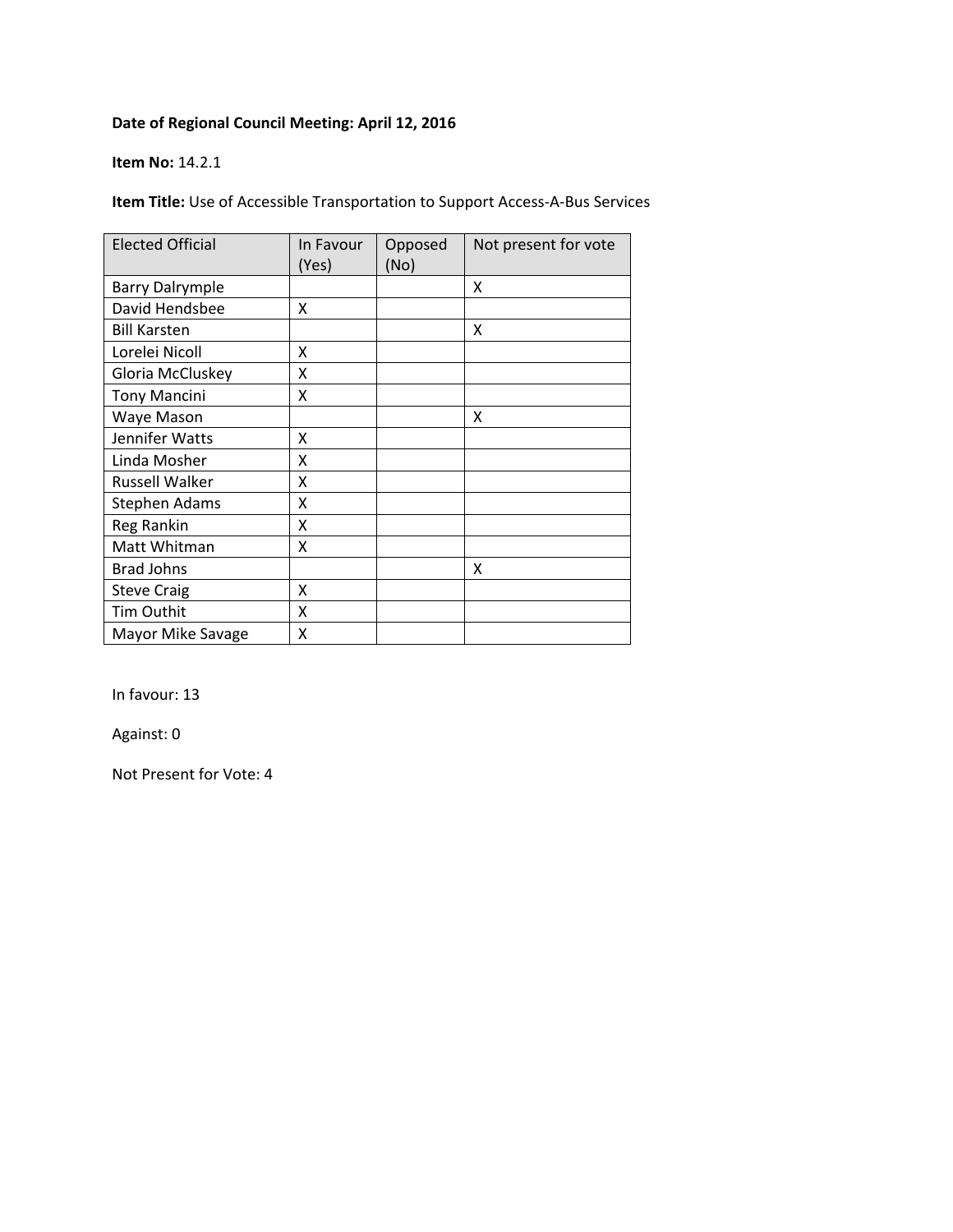#### **Item No:** 14.3.1

**Item Title: Case H00429** – Request to Register 50 Woodlawn Road, Dartmouth as a Municipal Heritage Property

| <b>Elected Official</b> | In Favour<br>(Yes) | Opposed<br>(No) | Not present for vote |
|-------------------------|--------------------|-----------------|----------------------|
| <b>Barry Dalrymple</b>  | X                  |                 |                      |
| David Hendsbee          | Χ                  |                 |                      |
| <b>Bill Karsten</b>     |                    |                 | X                    |
| Lorelei Nicoll          | x                  |                 |                      |
| Gloria McCluskey        | X                  |                 |                      |
| <b>Tony Mancini</b>     | Χ                  |                 |                      |
| Waye Mason              |                    |                 | X                    |
| Jennifer Watts          | x                  |                 |                      |
| Linda Mosher            | χ                  |                 |                      |
| Russell Walker          | Χ                  |                 |                      |
| <b>Stephen Adams</b>    | Χ                  |                 |                      |
| Reg Rankin              | X                  |                 |                      |
| Matt Whitman            | X                  |                 |                      |
| <b>Brad Johns</b>       |                    |                 | X                    |
| <b>Steve Craig</b>      | X                  |                 |                      |
| Tim Outhit              | X                  |                 |                      |
| Mayor Mike Savage       | X                  |                 |                      |

In favour: 14

Against: 0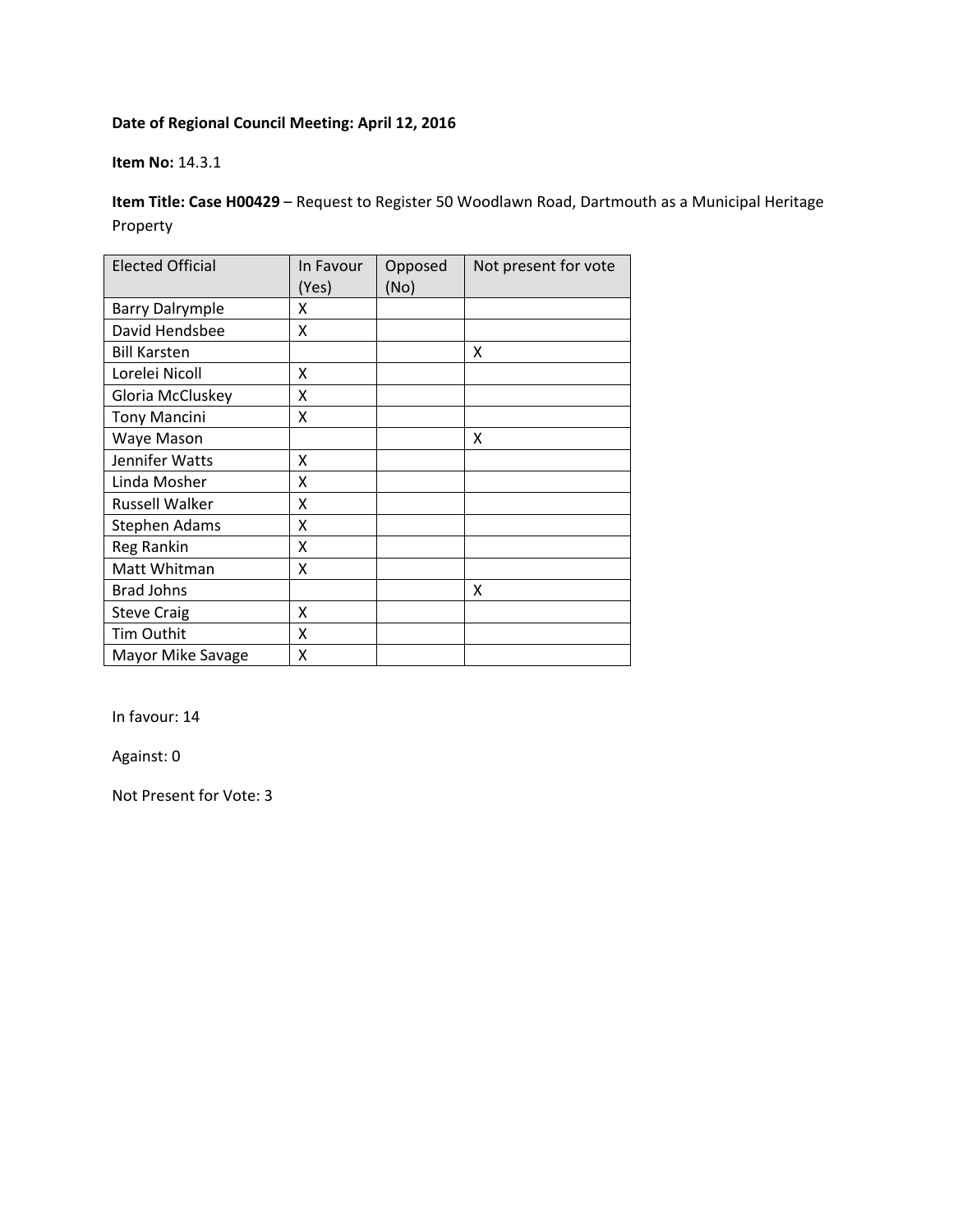#### **Item No:** 14.3.2

## **Item Title: Case H00432** – 2016/17 Heritage Incentives Program

| <b>Elected Official</b> | In Favour<br>(Yes) | Opposed<br>(No) | Not present for vote |
|-------------------------|--------------------|-----------------|----------------------|
| <b>Barry Dalrymple</b>  | X                  |                 |                      |
| David Hendsbee          | X                  |                 |                      |
| <b>Bill Karsten</b>     |                    |                 | X                    |
| Lorelei Nicoll          | x                  |                 |                      |
| Gloria McCluskey        | x                  |                 |                      |
| <b>Tony Mancini</b>     | X                  |                 |                      |
| Waye Mason              |                    |                 | X                    |
| Jennifer Watts          | x                  |                 |                      |
| Linda Mosher            | χ                  |                 |                      |
| <b>Russell Walker</b>   | χ                  |                 |                      |
| Stephen Adams           | Χ                  |                 |                      |
| Reg Rankin              | X                  |                 |                      |
| Matt Whitman            | X                  |                 |                      |
| <b>Brad Johns</b>       |                    |                 | x                    |
| <b>Steve Craig</b>      | x                  |                 |                      |
| Tim Outhit              | x                  |                 |                      |
| Mayor Mike Savage       | X                  |                 |                      |

In favour: 14

Against: 0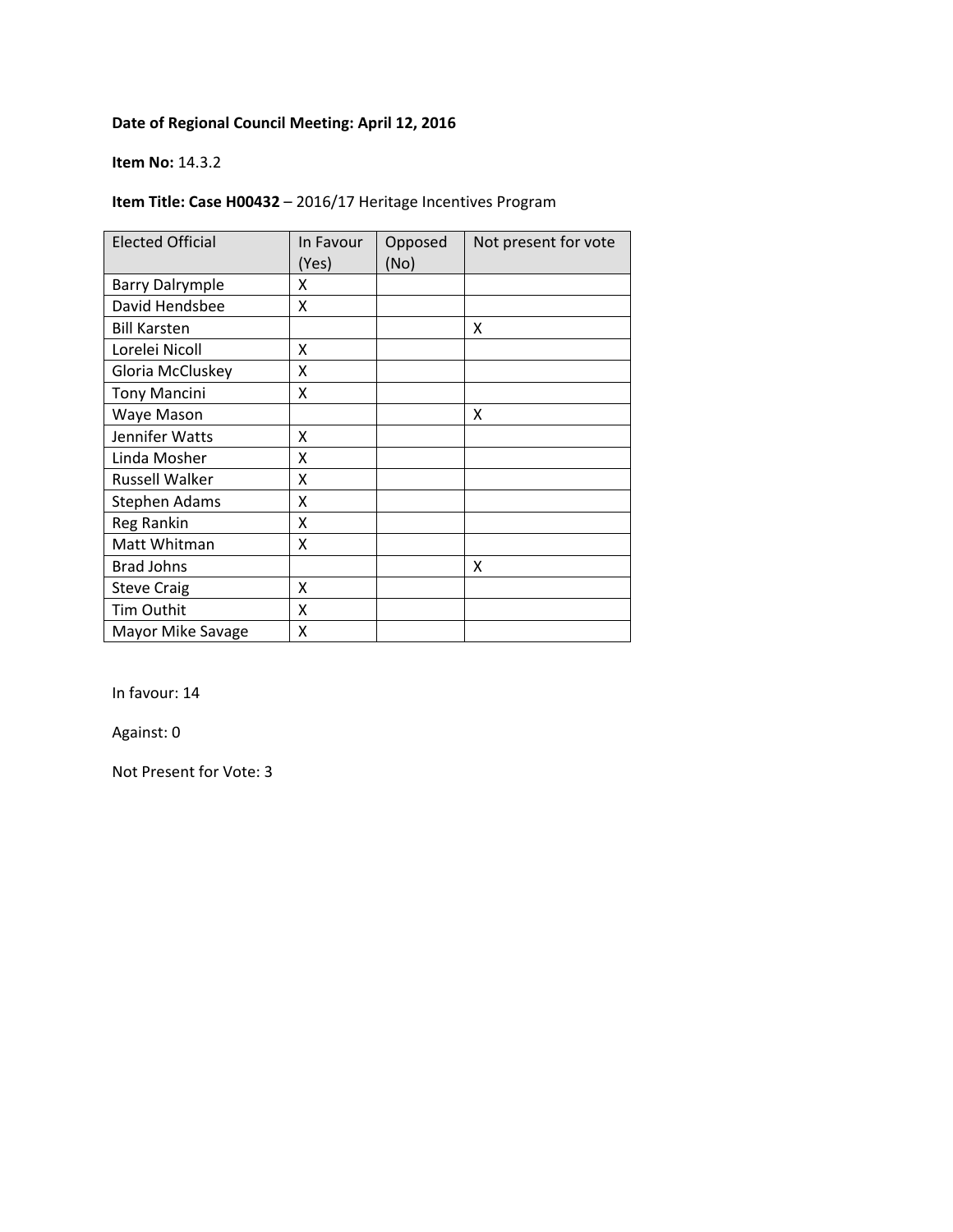#### **Item No:** 14.4.1

### **Item Title: Councillor Rankin** – Renaming District 12

*Motion approved renaming District 12 to become Timberlea – Beechville – Clayton Park – Wedgewood and direct staff to bring forward amendment to Administrative Order 48 to reflect the new name*.

| <b>Elected Official</b> | In Favour<br>(Yes) | Opposed<br>(No) | Not present for vote |
|-------------------------|--------------------|-----------------|----------------------|
| <b>Barry Dalrymple</b>  | Χ                  |                 |                      |
| David Hendsbee          | X                  |                 |                      |
| <b>Bill Karsten</b>     |                    |                 | Χ                    |
| Lorelei Nicoll          | Χ                  |                 |                      |
| Gloria McCluskey        | Χ                  |                 |                      |
| <b>Tony Mancini</b>     | X                  |                 |                      |
| Waye Mason              |                    |                 | x                    |
| Jennifer Watts          | X                  |                 |                      |
| Linda Mosher            | x                  |                 |                      |
| <b>Russell Walker</b>   | x                  |                 |                      |
| Stephen Adams           | Χ                  |                 |                      |
| Reg Rankin              | Χ                  |                 |                      |
| Matt Whitman            | x                  |                 |                      |
| <b>Brad Johns</b>       |                    |                 | X                    |
| <b>Steve Craig</b>      | X                  |                 |                      |
| Tim Outhit              | X                  |                 |                      |
| Mayor Mike Savage       | Χ                  |                 |                      |

In favour: 14

Against: 0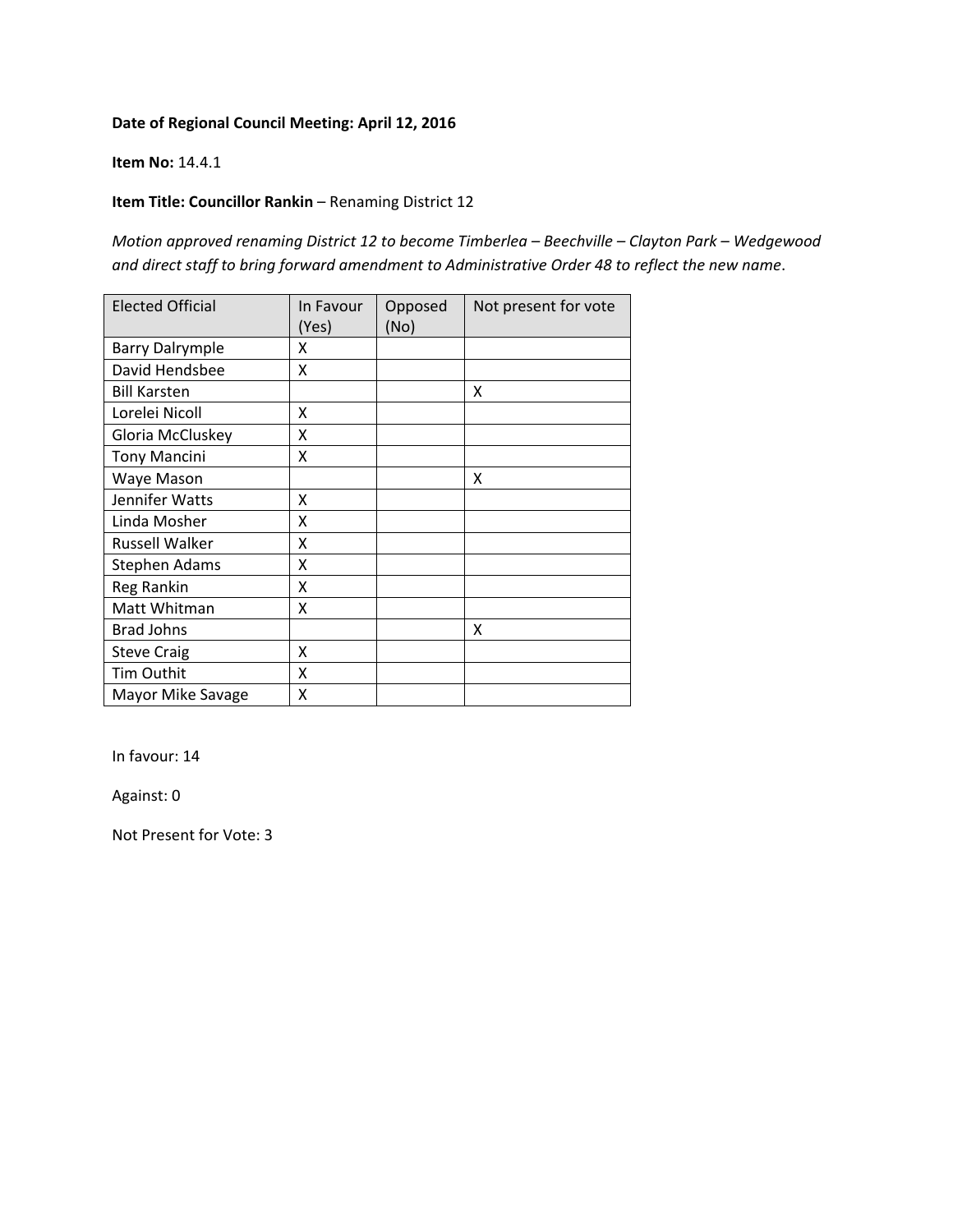#### **Item No:** 14.4.2

## **Item Title: Councillor Hendsbee** – Building Permits on Rural Lots of 10 Hectares/25 Acres in Size

| <b>Elected Official</b> | In Favour<br>(Yes) | Opposed<br>(No) | Not present for vote |
|-------------------------|--------------------|-----------------|----------------------|
| <b>Barry Dalrymple</b>  | x                  |                 |                      |
| David Hendsbee          | X                  |                 |                      |
| <b>Bill Karsten</b>     |                    |                 | X                    |
| Lorelei Nicoll          |                    | X               |                      |
| Gloria McCluskey        | X                  |                 |                      |
| <b>Tony Mancini</b>     | X                  |                 |                      |
| Waye Mason              |                    |                 | x                    |
| Jennifer Watts          |                    | x               |                      |
| Linda Mosher            | x                  |                 |                      |
| <b>Russell Walker</b>   | X                  |                 |                      |
| Stephen Adams           | Χ                  |                 |                      |
| Reg Rankin              | x                  |                 |                      |
| Matt Whitman            | x                  |                 |                      |
| <b>Brad Johns</b>       |                    |                 | x                    |
| <b>Steve Craig</b>      | x                  |                 |                      |
| Tim Outhit              | x                  |                 |                      |
| Mayor Mike Savage       |                    | x               |                      |

In favour: 11

Against: 3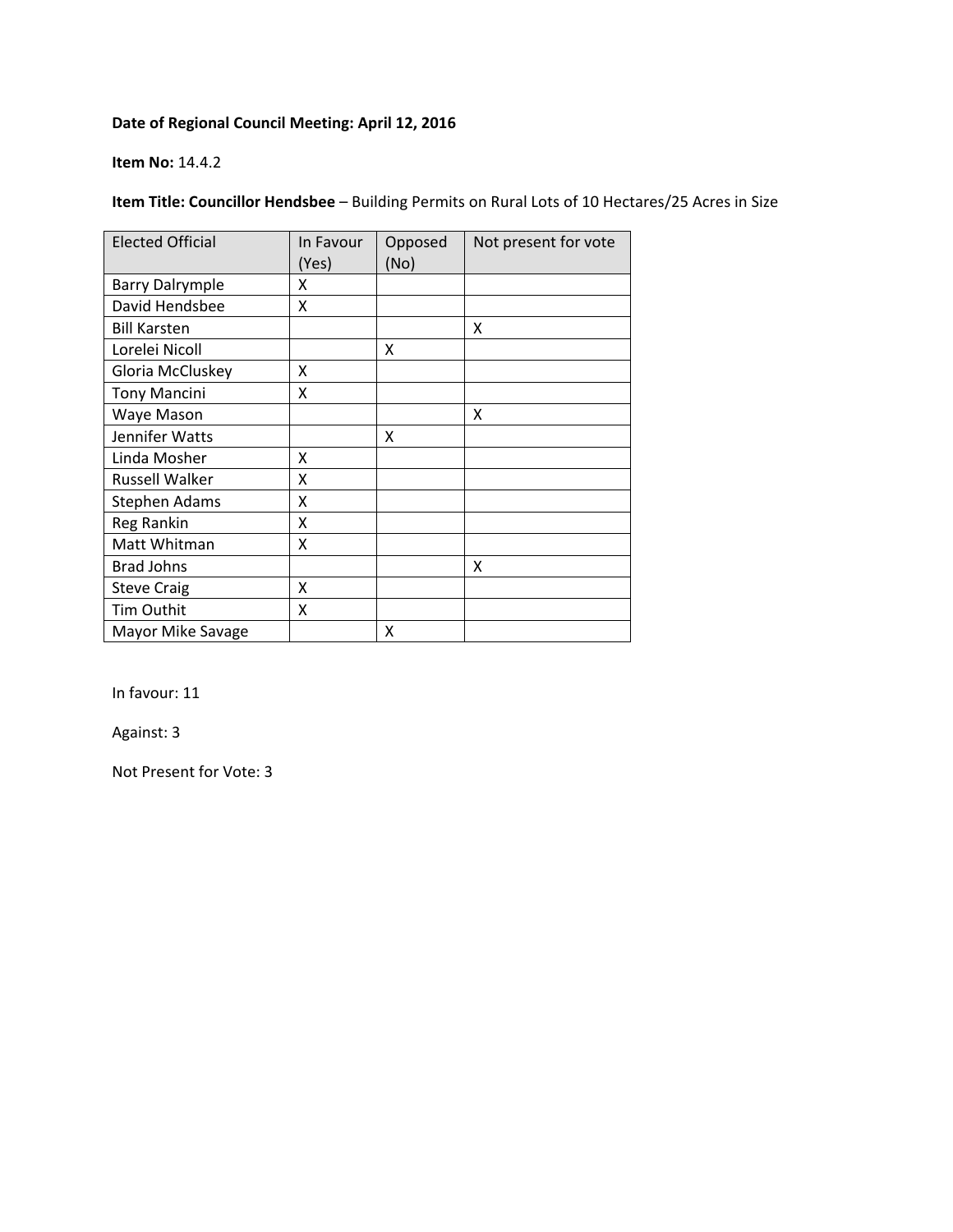#### **Item No:** 14.4.3

## **Item Title: Councillor Mosher** – Staff Report Request – Notification Distance for Variance Appeals

| <b>Elected Official</b> | In Favour<br>(Yes) | Opposed<br>(No) | Not present for vote |
|-------------------------|--------------------|-----------------|----------------------|
| <b>Barry Dalrymple</b>  | X                  |                 |                      |
| David Hendsbee          | X                  |                 |                      |
| <b>Bill Karsten</b>     |                    |                 | X                    |
| Lorelei Nicoll          | x                  |                 |                      |
| Gloria McCluskey        | X                  |                 |                      |
| <b>Tony Mancini</b>     | X                  |                 |                      |
| Waye Mason              |                    |                 | x                    |
| Jennifer Watts          | x                  |                 |                      |
| Linda Mosher            | χ                  |                 |                      |
| Russell Walker          | Χ                  |                 |                      |
| Stephen Adams           | Χ                  |                 |                      |
| Reg Rankin              | X                  |                 |                      |
| Matt Whitman            | X                  |                 |                      |
| <b>Brad Johns</b>       |                    |                 | X                    |
| <b>Steve Craig</b>      | x                  |                 |                      |
| <b>Tim Outhit</b>       | X                  |                 |                      |
| Mayor Mike Savage       | x                  |                 |                      |

In favour: 14

Against: 0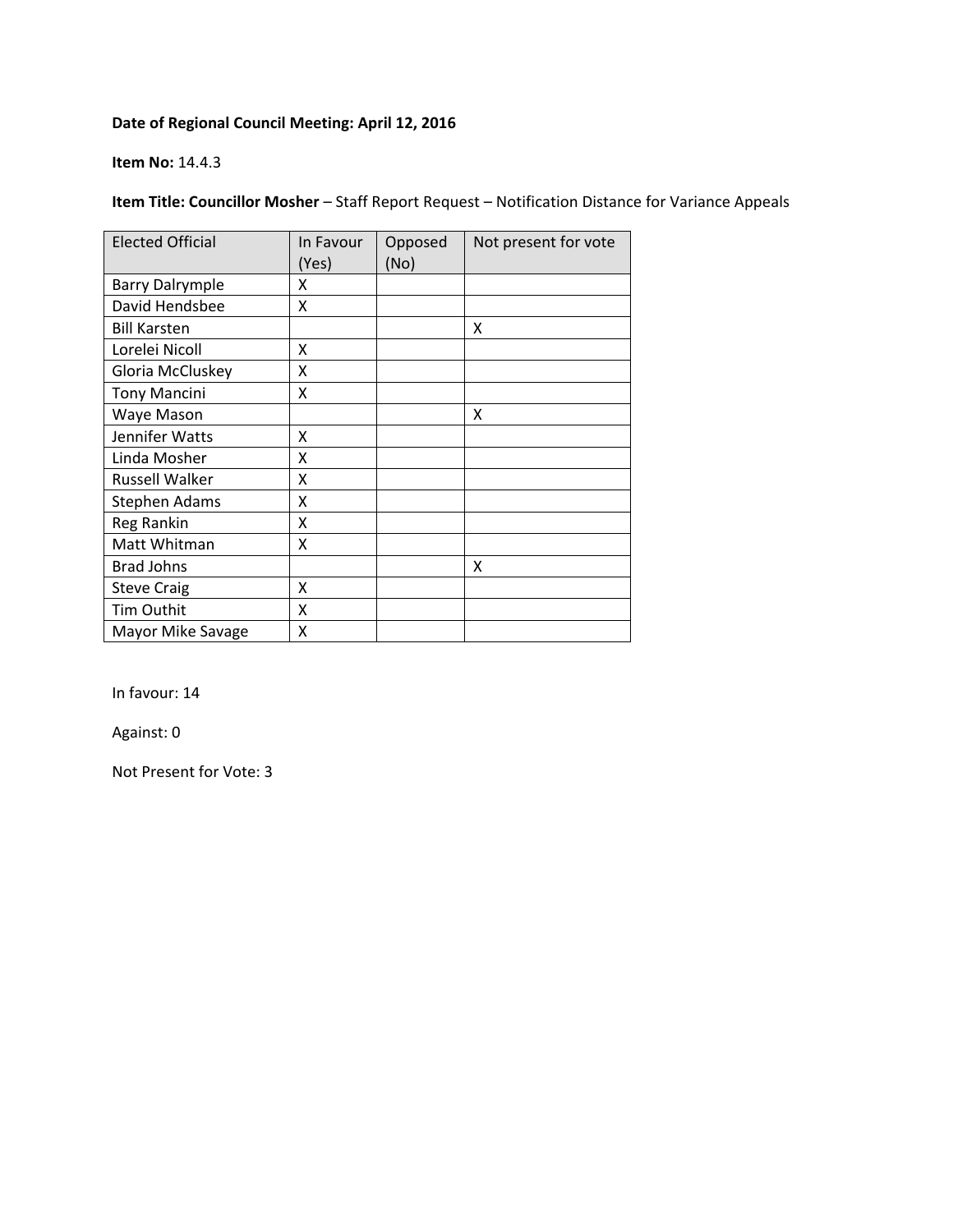#### **Item No:** 17.1

## **Item Title: Councillor Mosher** – Standing Committee Authority

| <b>Elected Official</b> | In Favour<br>(Yes) | Opposed<br>(No) | Not present for vote |
|-------------------------|--------------------|-----------------|----------------------|
| <b>Barry Dalrymple</b>  | x                  |                 |                      |
| David Hendsbee          | X                  |                 |                      |
| <b>Bill Karsten</b>     |                    |                 | X                    |
| Lorelei Nicoll          | x                  |                 |                      |
| Gloria McCluskey        | x                  |                 |                      |
| <b>Tony Mancini</b>     | X                  |                 |                      |
| Waye Mason              |                    |                 | X                    |
| Jennifer Watts          | x                  |                 |                      |
| Linda Mosher            | x                  |                 |                      |
| <b>Russell Walker</b>   | χ                  |                 |                      |
| <b>Stephen Adams</b>    | Χ                  |                 |                      |
| Reg Rankin              | X                  |                 |                      |
| Matt Whitman            | X                  |                 |                      |
| <b>Brad Johns</b>       |                    |                 | X                    |
| <b>Steve Craig</b>      | x                  |                 |                      |
| Tim Outhit              | x                  |                 |                      |
| Mayor Mike Savage       | X                  |                 |                      |

In favour: 14

Against: 0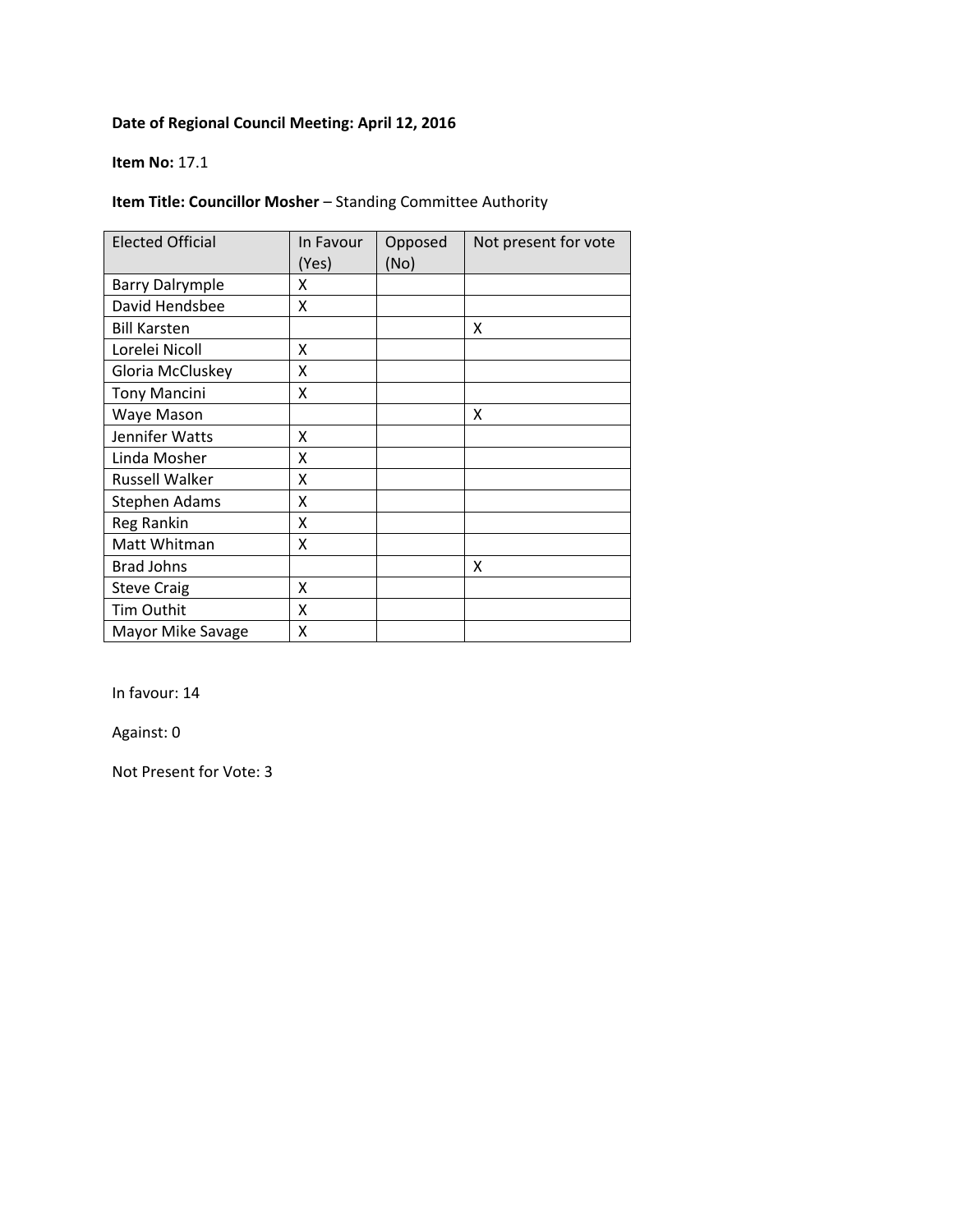#### **Item No:** 17.2

**Item Title:** Ratification of Motion of Committee of the Whole – Halifax Transit Moving Forward Together Plan

#### *Main motion with amendments*

| <b>Elected Official</b> | In Favour<br>(Yes) | Opposed<br>(No) | Not present for vote |
|-------------------------|--------------------|-----------------|----------------------|
| <b>Barry Dalrymple</b>  | x                  |                 |                      |
| David Hendsbee          | X                  |                 |                      |
| <b>Bill Karsten</b>     |                    |                 | X                    |
| Lorelei Nicoll          | X                  |                 |                      |
| Gloria McCluskey        | X                  |                 |                      |
| <b>Tony Mancini</b>     | x                  |                 |                      |
| Waye Mason              |                    |                 | X                    |
| Jennifer Watts          | x                  |                 |                      |
| Linda Mosher            | x                  |                 |                      |
| <b>Russell Walker</b>   | X                  |                 |                      |
| Stephen Adams           | Χ                  |                 |                      |
| Reg Rankin              | X                  |                 |                      |
| Matt Whitman            | x                  |                 |                      |
| <b>Brad Johns</b>       |                    |                 | x                    |
| <b>Steve Craig</b>      | X                  |                 |                      |
| Tim Outhit              | Χ                  |                 |                      |
| Mayor Mike Savage       | X                  |                 |                      |

In favour: 14

Against: 0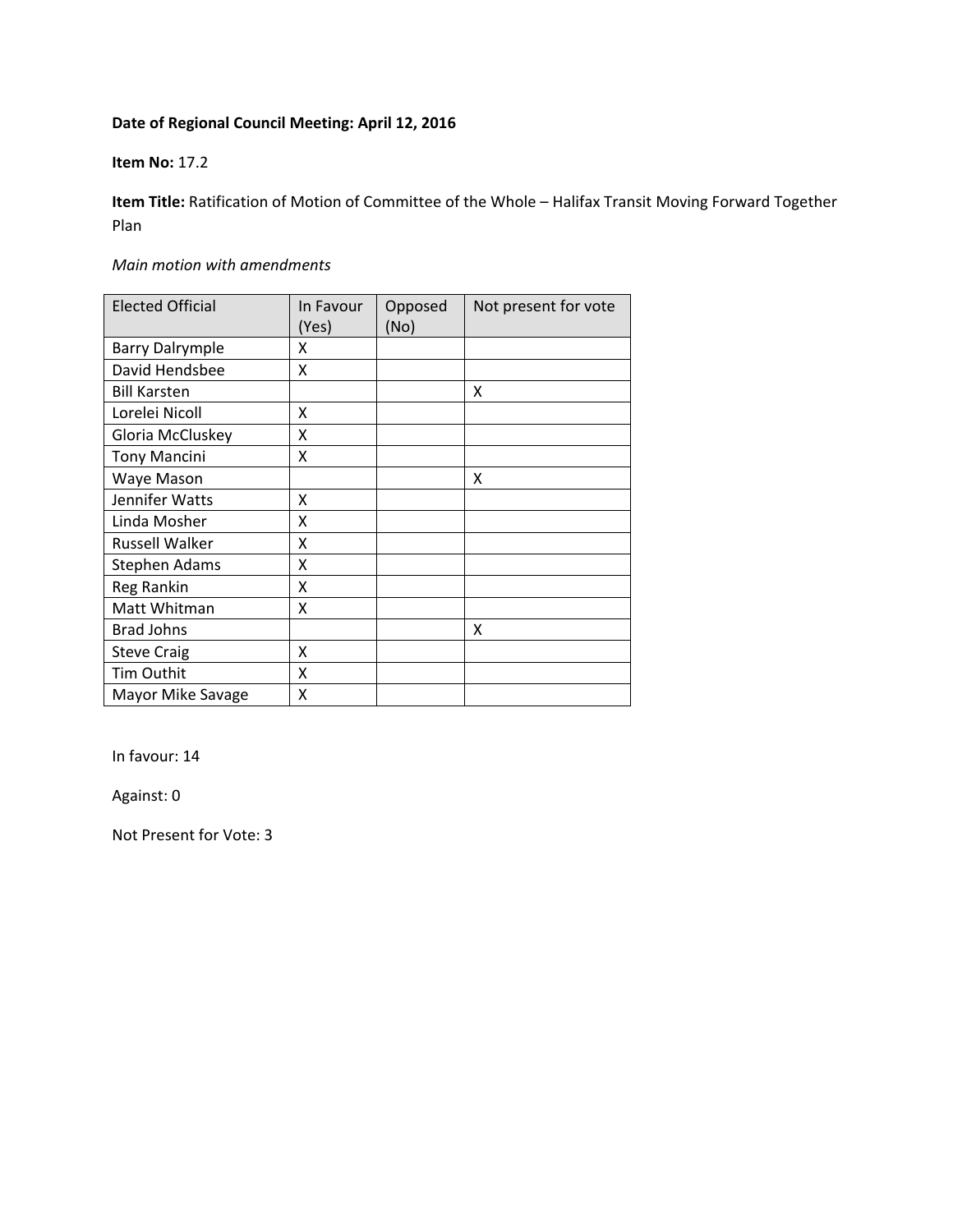**Item No:** 17.2

**Item Title:** Ratification of Motion of Committee of the Whole – Halifax Transit Moving Forward Together Plan

*Motion approved requesting a staff report (recommendation) to Transportation Standing Committee regarding a public engagement model, to allow citizens to advise Halifax Transit on public transit issues*.

| <b>Elected Official</b> | In Favour<br>(Yes) | Opposed<br>(No) | Not present for vote |
|-------------------------|--------------------|-----------------|----------------------|
| <b>Barry Dalrymple</b>  | Χ                  |                 |                      |
| David Hendsbee          | Χ                  |                 |                      |
| <b>Bill Karsten</b>     |                    |                 | Χ                    |
| Lorelei Nicoll          | x                  |                 |                      |
| Gloria McCluskey        | X                  |                 |                      |
| <b>Tony Mancini</b>     | X                  |                 |                      |
| Waye Mason              |                    |                 | x                    |
| Jennifer Watts          | x                  |                 |                      |
| Linda Mosher            | x                  |                 |                      |
| <b>Russell Walker</b>   | x                  |                 |                      |
| <b>Stephen Adams</b>    | X                  |                 |                      |
| Reg Rankin              | X                  |                 |                      |
| Matt Whitman            | X                  |                 |                      |
| <b>Brad Johns</b>       |                    |                 | x                    |
| <b>Steve Craig</b>      | X                  |                 |                      |
| Tim Outhit              | x                  |                 |                      |
| Mayor Mike Savage       | X                  |                 |                      |

In favour: 14

Against: 0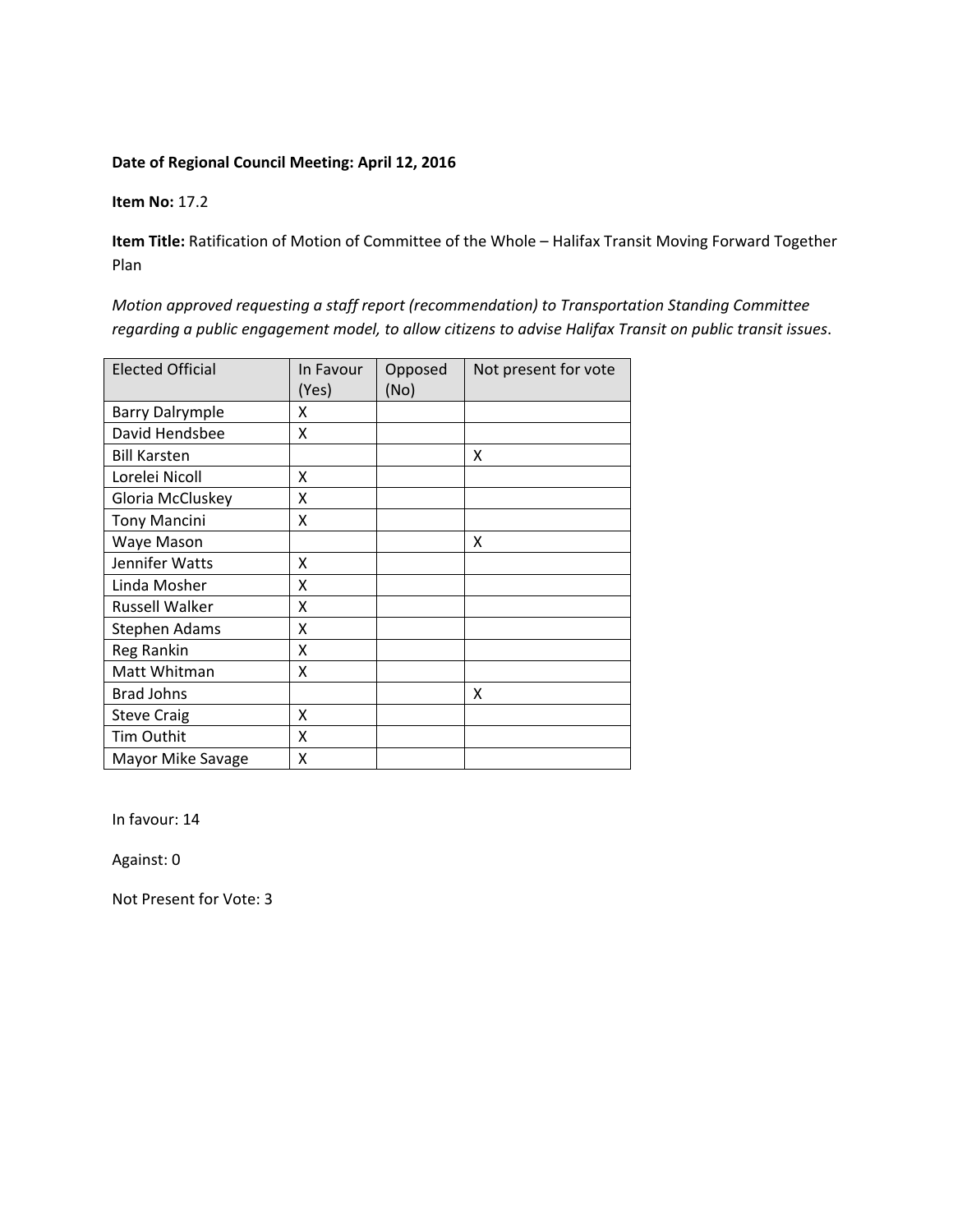**Item No:** 16.1.1

**Item Title:** Halifax Water Amendments *–* Legal Advice – Ratification

#### *Motion as amended:*

#### *That Halifax Regional Council:*

- *1. Ratify the motion as held In Camera (In Private) on April 12, 2016 regarding the drafting instructions with respect to the Halifax Regional Water Commission Act; and*
- *2. It is further recommended that the private and confidential report dated March 31, 2016 not be released to the public.*

| <b>Elected Official</b> | In Favour<br>(Yes) | Opposed<br>(No) | Not present for vote |
|-------------------------|--------------------|-----------------|----------------------|
| <b>Barry Dalrymple</b>  | x                  |                 |                      |
| David Hendsbee          | X                  |                 |                      |
| <b>Bill Karsten</b>     |                    |                 | X                    |
| Lorelei Nicoll          | X                  |                 |                      |
| Gloria McCluskey        |                    |                 | X                    |
| <b>Tony Mancini</b>     | x                  |                 |                      |
| Waye Mason              |                    |                 | x                    |
| Jennifer Watts          | X                  |                 |                      |
| Linda Mosher            | X                  |                 |                      |
| <b>Russell Walker</b>   | X                  |                 |                      |
| <b>Stephen Adams</b>    | x                  |                 |                      |
| Reg Rankin              | x                  |                 |                      |
| Matt Whitman            | X                  |                 |                      |
| <b>Brad Johns</b>       | x                  |                 |                      |
| <b>Steve Craig</b>      | x                  |                 |                      |
| Tim Outhit              | x                  |                 |                      |
| Mayor Mike Savage       | X                  |                 |                      |

In favour: 14

Against: 0